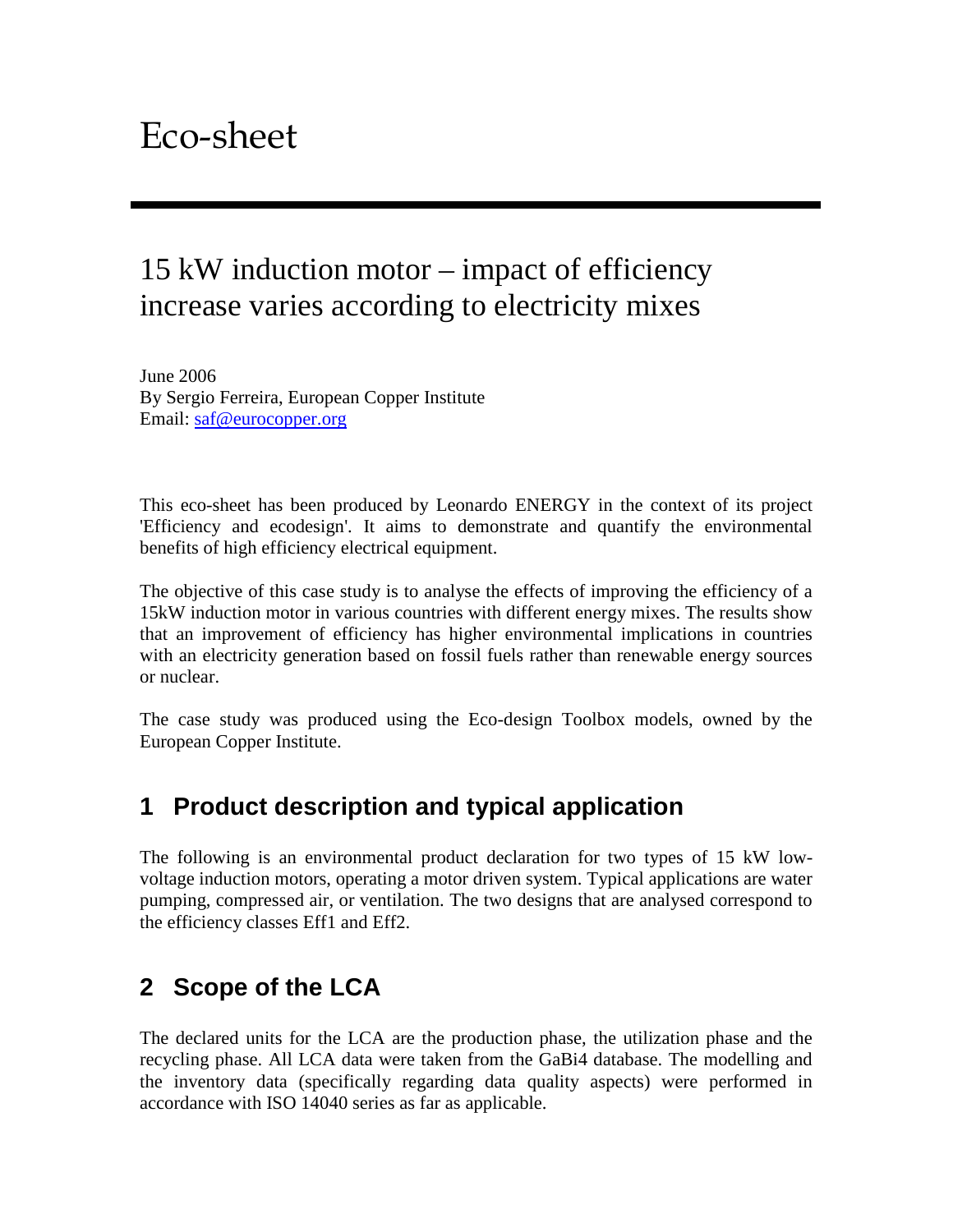#### **2.1 Manufacturing**

| Material                | Eff 2 motor | Eff 1 motor |
|-------------------------|-------------|-------------|
| Aluminium               | 3.1         | 3.3         |
| Copper                  | 8.3         | 10.3        |
| <b>Electrical</b> steel | 72.4        | 104         |

The manufacturing phase covers the most significant materials, cf table 1:

Table 1 – Bill of materials for the motor types (in kg) [SAVE, 1999]

#### **2.2 Utilization**

For the utilization phase, the electricity grid mixes from the average EU25, France (predominantly Nuclear), Germany (mixed nuclear, gas and coal) and Poland (predominantly coal) were used. The grid mixes are expressed in table 2:

|                | EU25  | France         | Germany | Poland   | Austria        |
|----------------|-------|----------------|---------|----------|----------------|
| Hard coal      | 21.14 | 4.57           | 23.13   | 56.63    | 11.40          |
| Lignite        | 9.43  | $\overline{0}$ | 26.99   | 37.10    | 1.65           |
| <b>Nuclear</b> | 32.19 | 79.44          | 28.56   | $\theta$ | $\overline{0}$ |
| Oil            | 4.66  | 1.04           | 1.73    | 1.66     | 3.00           |
| Natural gas    | 19.66 | 3.25           | 10.51   | 2.08     | 18.10          |
| Hydro          | 11.01 | 11.59          | 4.76    | 2.44     | 64.32          |
| Wind           | 1.91  | 0.10           | 4.32    | 0.09     | 1.53           |

Table 2 – electricity grid mixes for selected countries (% of energy source)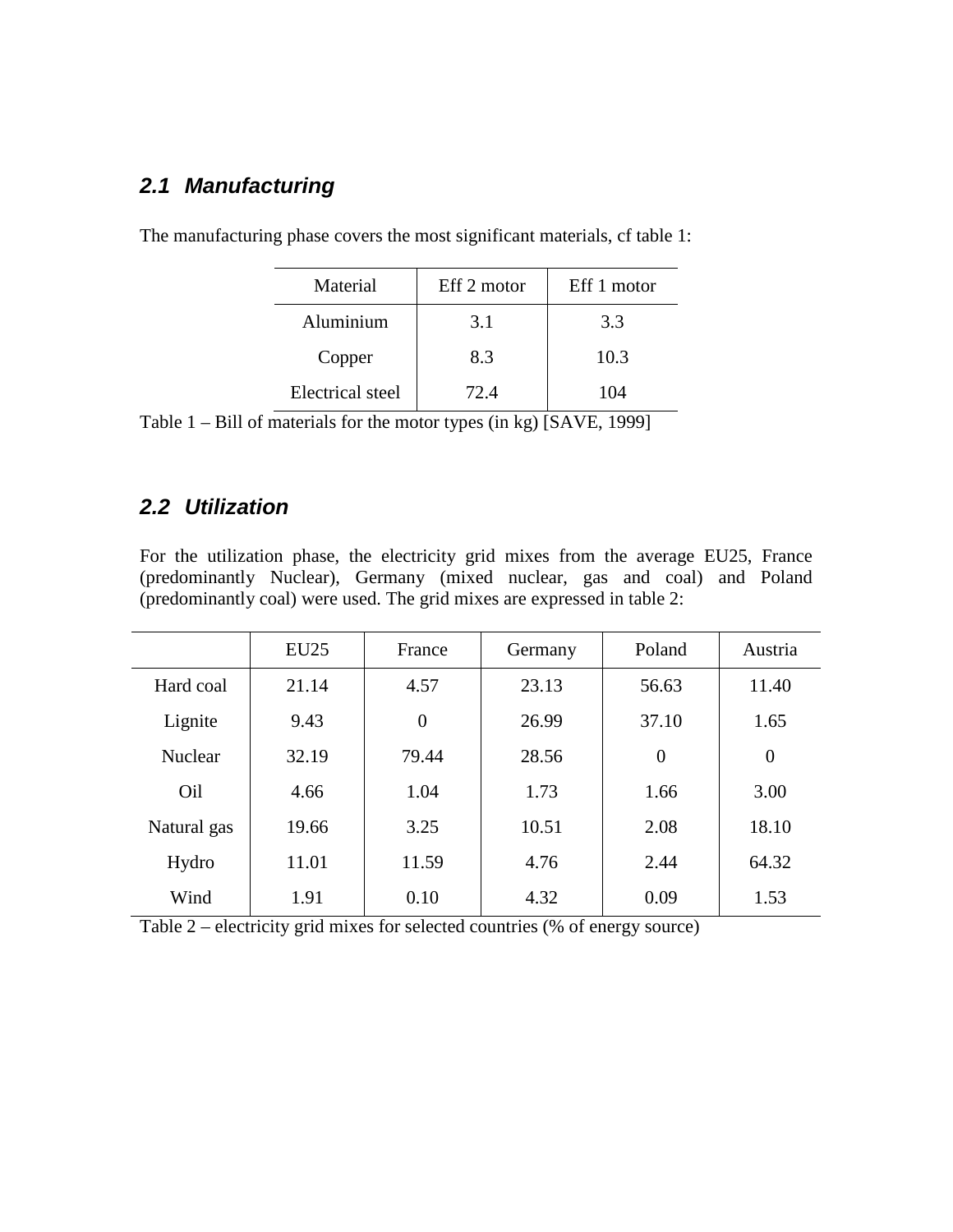| Parameter                  | Eff 2 | Eff 1 |
|----------------------------|-------|-------|
| Rating (kW)                | 15    | 15    |
| $\eta$ (%)                 | 89.4  | 91.8  |
| Lifetime (years)           | 20    | 20    |
| Load $(\%)$                | 50    | 50    |
| Operating hours (per year) | 6000  | 6000  |

The losses were calculated as the environmental impact, using the following parameters:

Table 3 – use profile for the 2 motor types

The mechanical output of the motor at the axis is considered useful work, delivering input to the driven system (compressor, fan, pump,…).

#### **2.3 End of life**

The end of life is defined by the amount of dismantled material for recycling (kg)/amount of shred material for recycling (kg). The masses of recyclable materials are calculated as environmental credits.

### **3 Results**

#### **3.1 Inventory**

The table bellow compiles the results obtained from the LCA modelling of the 2 types of motors using the electricity grid mixes of 4 different countries.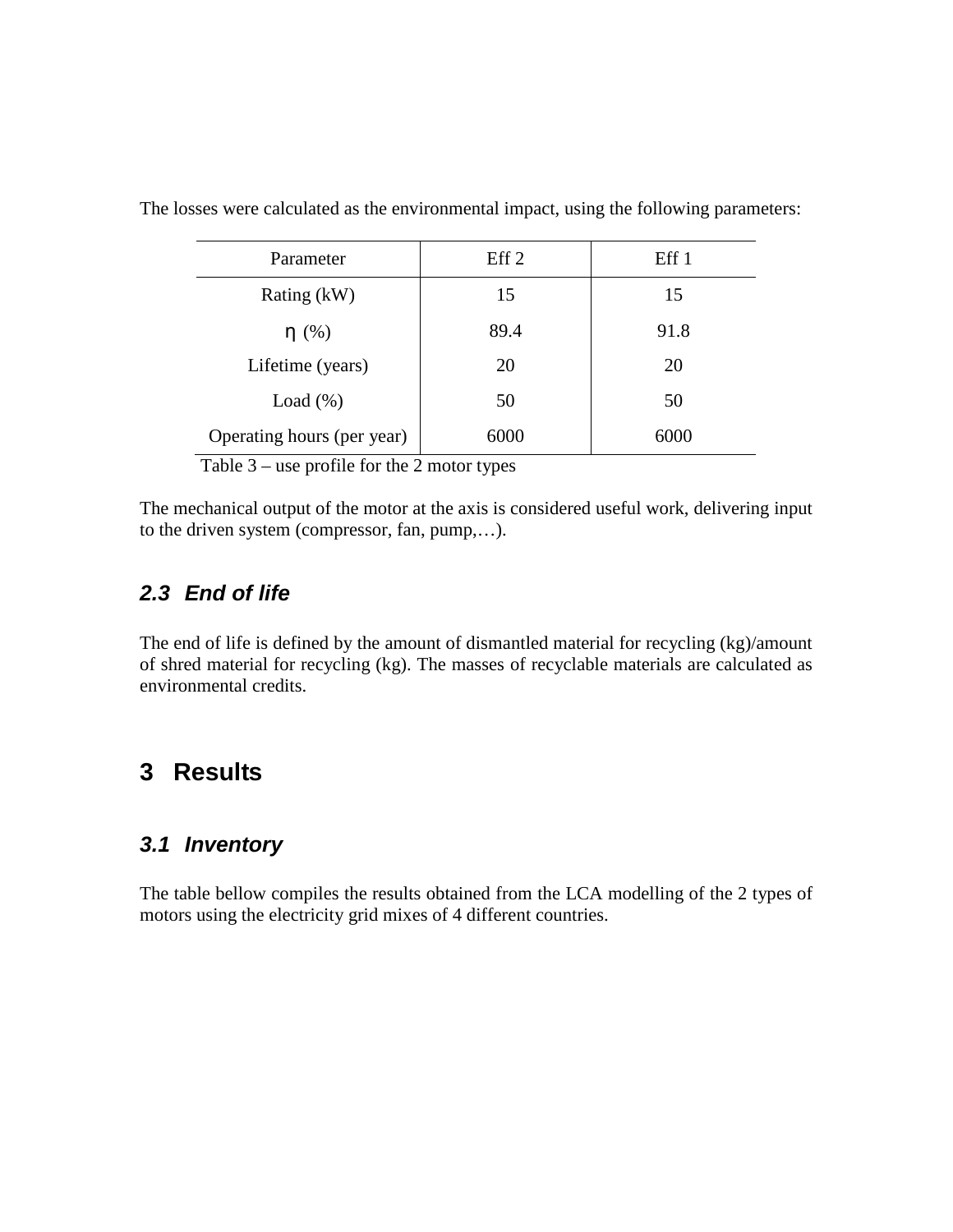|                                            |                          | <b>EU 25</b>     |       | France           |       | Germany          |       | Poland           |         | Austria          |         |
|--------------------------------------------|--------------------------|------------------|-------|------------------|-------|------------------|-------|------------------|---------|------------------|---------|
| Parameters                                 | Unit                     | Eff <sub>2</sub> | Eff 1 | Eff <sub>2</sub> | Eff1  | Eff <sub>2</sub> | Eff 1 | Eff <sub>2</sub> | Eff 1   | Eff <sub>2</sub> | Eff 1   |
| Primary energy<br>consumption (non-RES)    | <b>GJ</b>                | 1267.8           | 937.7 | 1525.5           | 1127  | 1289.8           | 953.3 | 1259.7           | 931.1   | 433.4            | 322.7   |
| Primary energy<br>consumption (RES)        | <b>GJ</b>                | 76.7             | 57.3  | 67.9             | 50.7  | 60.1             | 44.9  | 16.5             | 12.7    | 366.7            | 270.9   |
| Carbon dioxide                             | kg                       | 59041            | 43717 | 12395            | 9302  | 75210            | 55598 | 122160           | 90198   | 33993            | 25256   |
| Nitrogen Oxides                            | kg                       | 105.9            | 78.4  | 23               | 17.2  | 134.2            | 99.2  | 243.3            | 179.6   | 55.6             | 41.3    |
| Sulphur dioxide                            | kg                       | 246.7            | 182.3 | 41.6             | 30.9  | 429.3            | 316.8 | 694.9            | 512.5   | 98.6             | 73.1    |
|                                            |                          |                  |       |                  |       |                  |       |                  |         |                  |         |
| Acidification potential                    | $kg SO2$ -eq             | 321.8            | 237.9 | 58.1             | 43.3  | 524.5            | 387.1 | 867.1            | 639.6   | 138              | 102.4   |
| Eutrophication potential                   | kg<br>Phosphate-eq       | 16.9             | 12.6  | 4.05             | 3.02  | 20.3             | 15    | 35.7             | 26.4    | 9.4              | 6.97    |
| Global warming pot.<br>$(100 \text{ yrs})$ | $kg CO2$ -eq             | 63519            | 47066 | 13371            | 10327 | 79437            | 58753 | 129960           | 95993   | 36794            | 27369   |
| Ozone layer depletion<br>pot.              | $kg$ R <sub>1</sub> 1-eq | 0.015            | 0.011 | 0.037            | 0.027 | 0.014            | 0.009 | 0.00024          | 0.00019 | 0.00009          | 0.00009 |
| Photochemical Ozone<br>creation pot.       | kg Ethene-eq             | 19.4             | 14.4  | 3.8              | 2.9   | 29.1             | 21.5  | 48               | 35.5    | 9.14             | 6.83    |

creation pot. Table 4 – Inventory results (including environmental impact categories CML 2001) per life cycle for the 2 motor types, as produced by the Eco-design Toolbox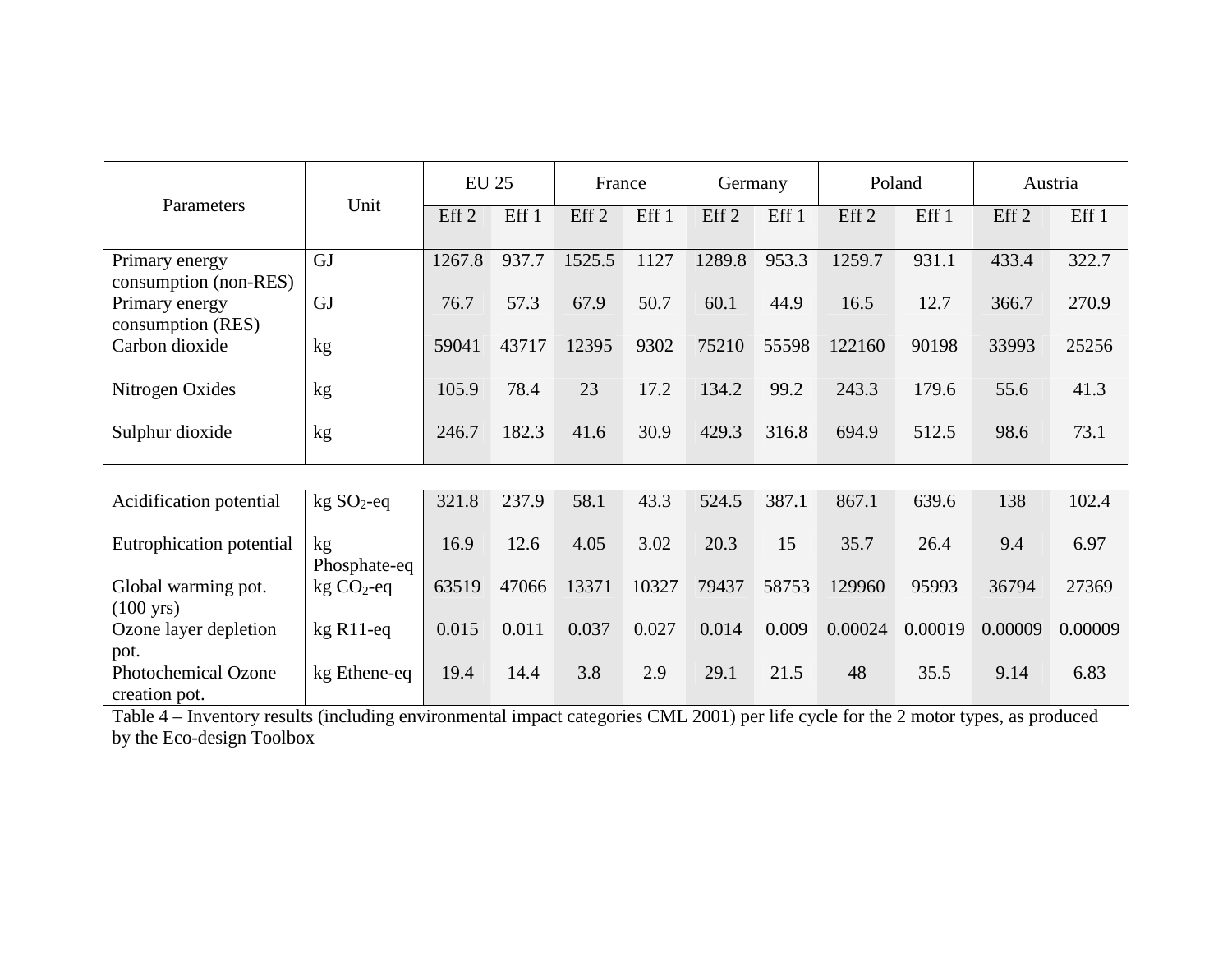The Toolbox subdivides impact per life cycle phase (manufacturing, utilization and end

of life). In this case, over 90% of the life cycle environmental impact is in the utilization phase. As a result, the use phase, and more specifically electricity use, dominates the life-cycle impact (see figure 1). (recycling of materials at the end of life is accounted as a credit). Hence the importance of an accurate estimate of lifetime, load and efficiency.





Figure 2 –Primary energy consumption (GJ) for the life cycle of the two types of motors

The environmental impact is also highly dependent on the electricity generation mix. Figure 2 shows the electricity consumption over the motor life time for a regular motor (Eff 2) compared to a highly efficient motor (Eff 1). Note the influence of the power plant efficiency; Austria (60% hydro power) using less primary energy than France (70% nuclear). Germany and Poland (based on coal and gas) show similar figures. Figure 3 shows that  $CO<sub>2</sub>$  emissions reduce with reduced electricity consumption (Eff1 compared to Eff2). However, the order of magnitude of  $CO<sub>2</sub>$  emissions substantially differs from country to country. This is due to the different sources of primary energy used to generate electricity.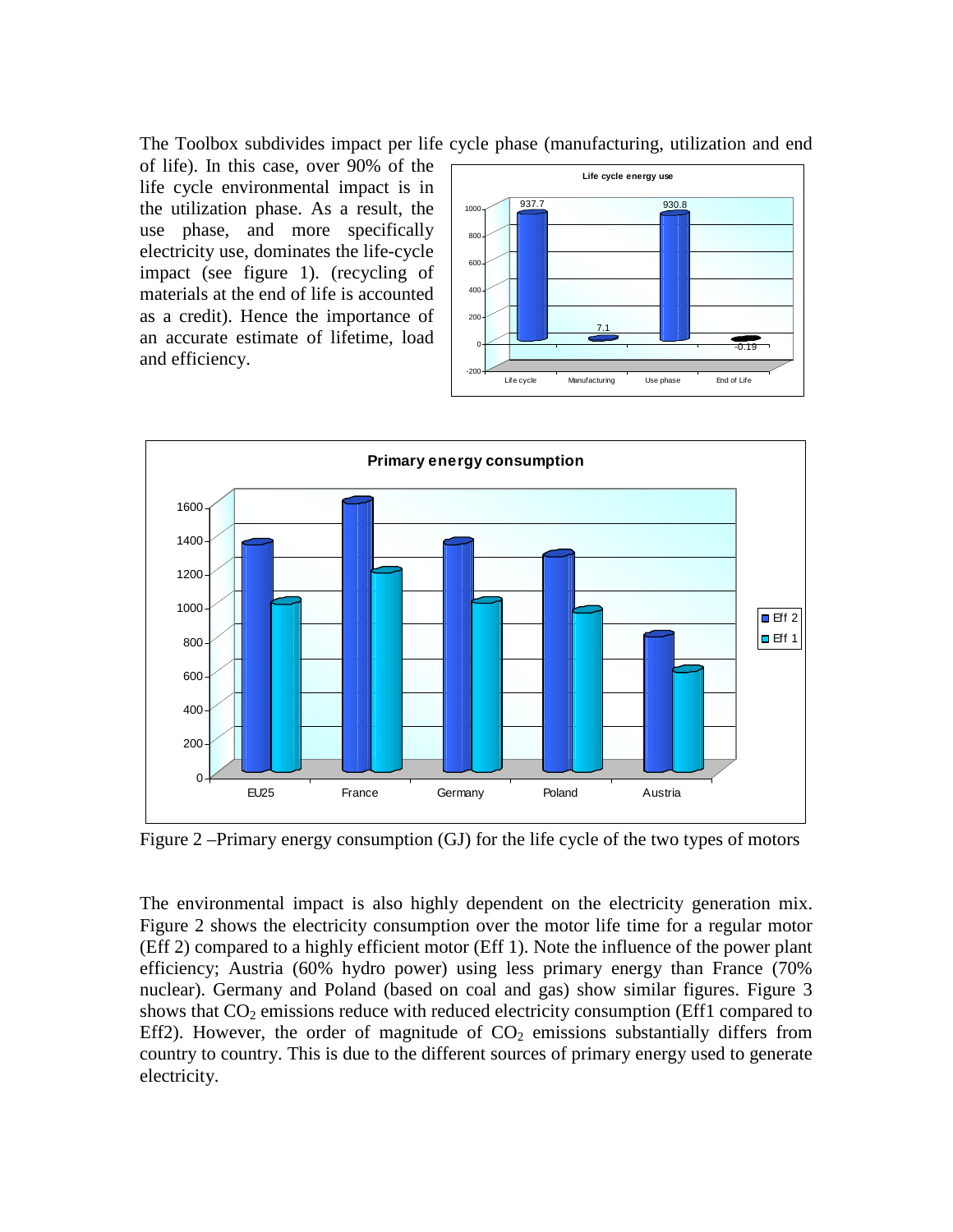France (Nuclear power) and Austria (Hydro power) have lower  $CO<sub>2</sub>$  emissions. Power generation using coal has higher  $CO<sub>2</sub>$  emissions, being the cases for Germany (23% coal and 27% lignite) and Poland (56% coal and 37% lignite)



Figure  $3 - CO_2$  emissions (kg) for the life cycle of the two types of motors

Using the method '1' described in [PE Europe, 2005], one can calculate the environmental performance of using additional copper (Cu) to increase motor efficiency.

The following table indicates the  $CO<sub>2</sub>$  savings (net and per kg of copper), taking into account that increasing the efficiency of a 15kW motor from Eff 2 to Eff 1 implies additional 2 kg of copper.

|                                   | EU25  |        | France Germany Poland Austria |       |        |
|-----------------------------------|-------|--------|-------------------------------|-------|--------|
| Reduced $CO2$ emissions           | 15324 | 3093   | 19612                         | 31962 | 8737   |
| Reduced $CO2$ emissions per kg Cu | 7662  | 1546.5 | 9806                          | 15981 | 4368.5 |

Table  $5 -$  Reduced  $CO_2$  emissions in kg per motor by increasing the efficiency

Each additional kg of copper used will save a different amount of  $CO<sub>2</sub>$  emissions according to the country and its electricity generation mix. Given that one kg of copper is responsible for  $3kg$  of  $CO<sub>2e</sub>$  emissions in production phase (for electrical applications),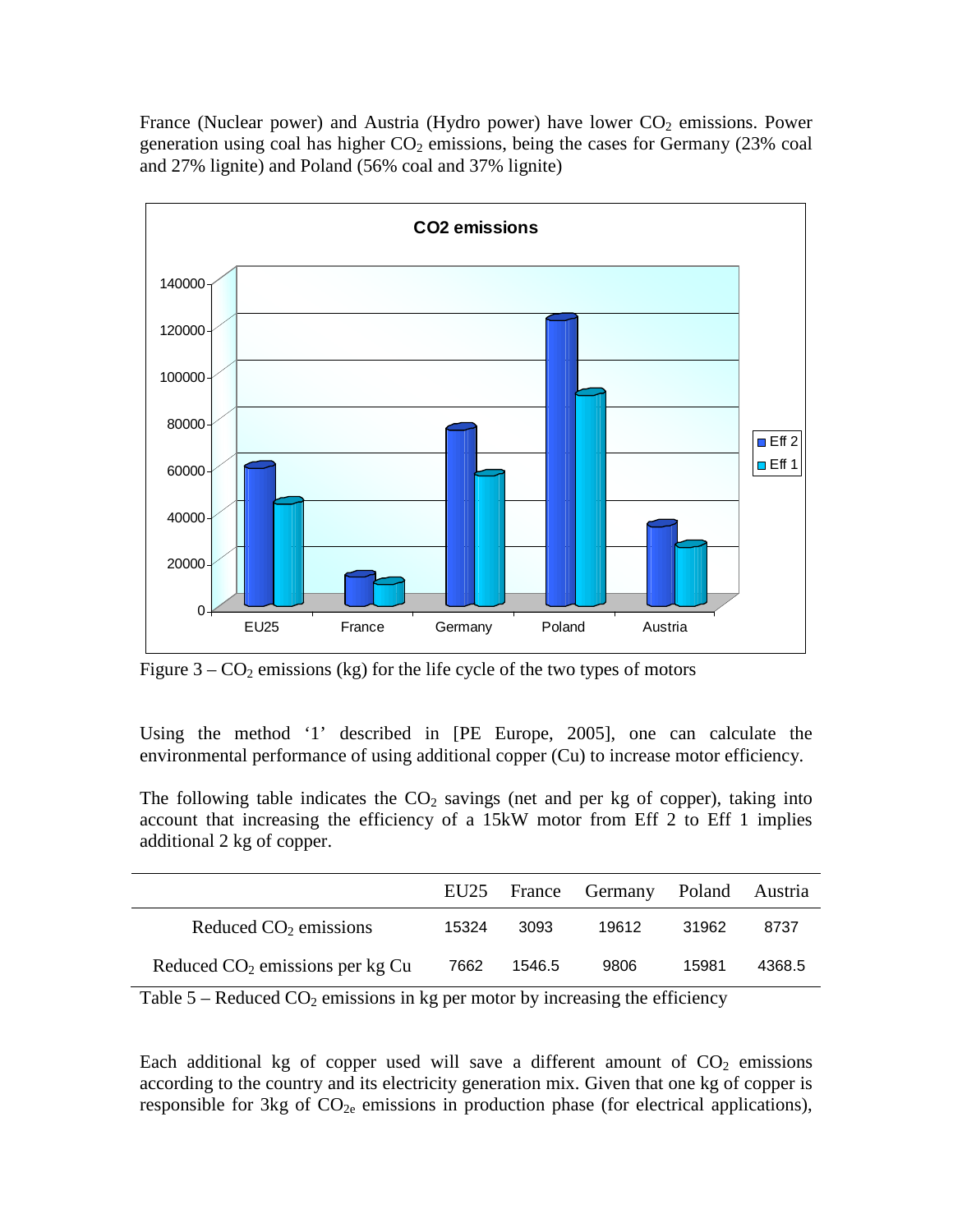[Copper, 2006], the environmental payback is substantial. In Poland, one kg of copper could save more than 15 tonnes of  $CO<sub>2e</sub>$  emissions when used to improve the efficiency of a motor. These environmental benefits are yet consolidated because at the end of life the kg of copper can be 100% recycled for the next application maintaining its properties.